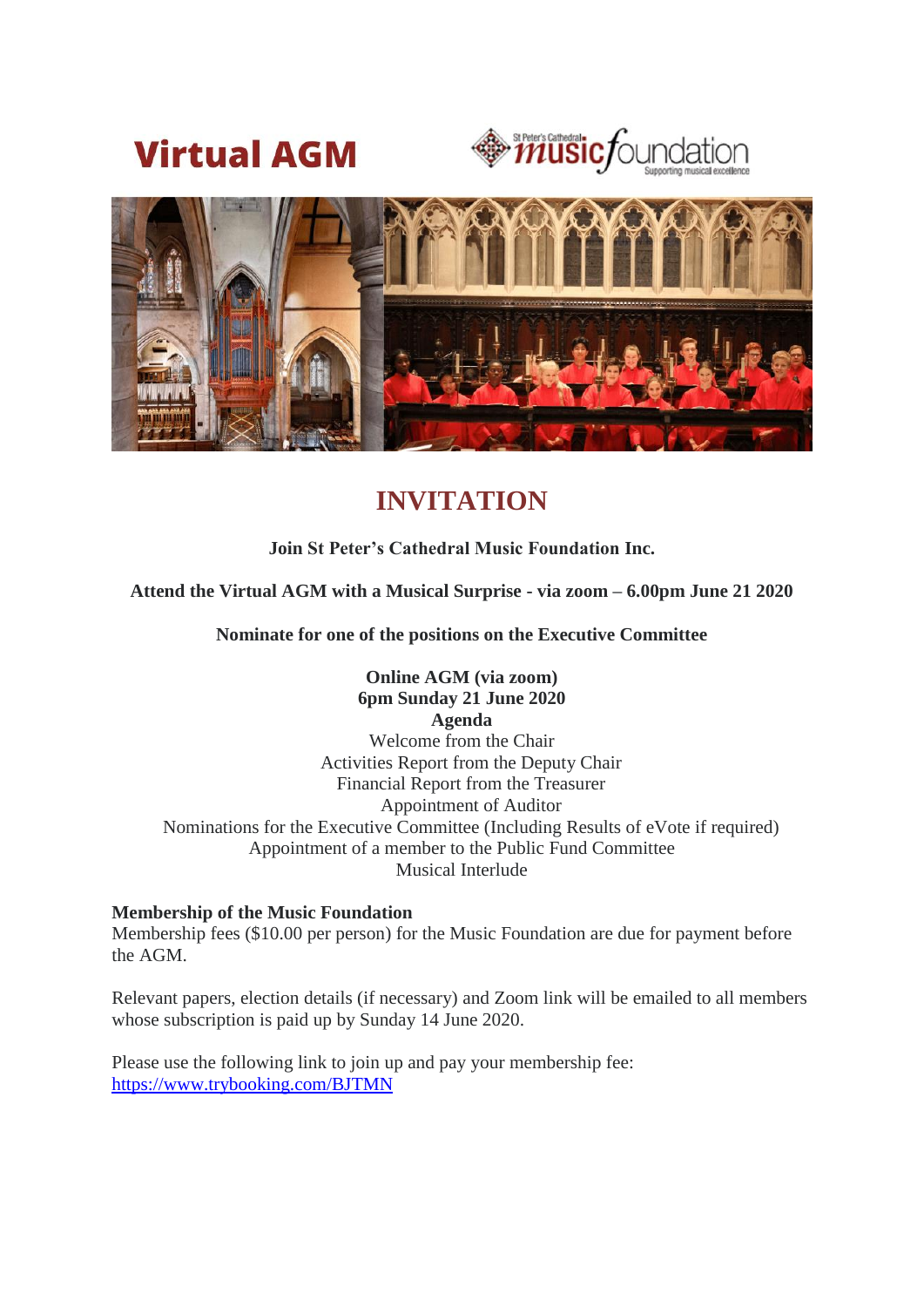**The AGM elects up to five members of the Executive Committee annually for a one year term. Paid-up members wishing to stand for election are invited to email [events@stpeters-cathedral.org.au](mailto:events@stpeters-cathedral.org.au) no later than 5pm Sunday 14 June.**

# **Current Music Foundation Executive Committee**

Patrons (five year appointment – renewable) Pauline Brooks (2020), Michael Burden (2015) Stephen Watkins (2014)

> Chair The Dean, Frank Nelson

Elected at the 2019 Music Foundation AGM (up to five annually) Penny Bowen (Deputy Chair), Marijke Mellor, Tim Neill, Richard Sawers, Ross Sweet

> Cathedral Council Appointees (up to seven annually) Kevin Stracey (Treasurer), Jenny Wilson

Non-voting Attendees Director of Music – Anthony Hunt, Cathedral Organist – David Heah

## **St Peter's Cathedral Music Foundation Inc. - Background**

Since its foundation in 1994 the Music Foundation has supported excellence, beauty and innovation in the sacred music of St Peter's Cathedral and beyond.

The Music Foundation is a Tax-Deductible Gift Recipient, and raises funds largely via donations to:

- support the ongoing provision of sacred music, ancient and modern, in St Peter's Cathedral.
- provide choral and organ scholarships
- purchase new choral and organ music
- contribute to the costs of long term provision and care for musical instruments (especially the organ)

In recent years the Music Foundation has made a generous annual grant of \$30,000 to the Cathedral's overall music budget. In addition the Music Foundation continues to offer scholarships, and makes grants for special music events in the life of the Cathedral (such as those on Good Friday).

The Music Foundation played a major role in the successful fund-raising for the restoration of the Cathedral Organ, completed in 2018. In 2019 the Music Foundation made possible two very special Festival 150 events: Benjamin Britten's St Nicolas, and the visit and concerts by international organist Thomas Trotter.